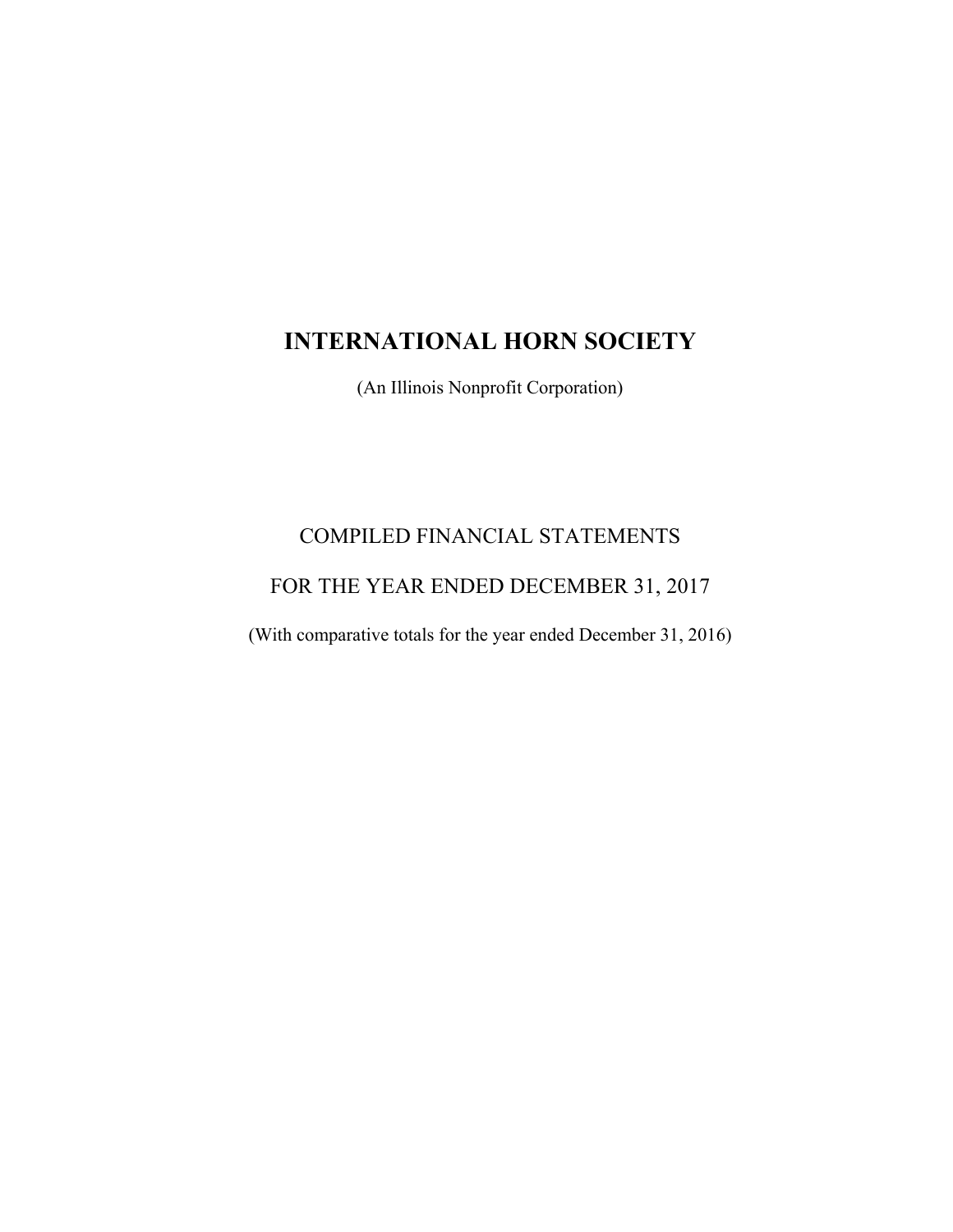

### ACCOUNTANT'S COMPILATION REPORT

To the Board of Directors International Horn Society 300 S. Wacker Dr., Suite 1700 Chicago, IL 60606

Management is responsible for the accompanying financial statements of International Horn (a nonprofit organization), which comprise the statement of financial position as of December 31, 2017, and the related statement of activities, statement of changes in net assets and cash flows for the year then ended, and the related notes to the financial statements in accordance with accounting principles generally accepted in the United States of America. We have performed a compilation engagement in accordance with Statements on Standards for Accounting and Review Services promulgated by the Accounting and Review Services Committee of the AICPA. We did not audit or review the financial statements nor were we required to perform any procedures to verify the accuracy or completeness of the information provided by management. Accordingly, we do not express an opinion, a conclusion, nor provide any form of assurance on these financial statements.

### *Report on Summarized Comparative Information*

We have previously compiled the International Horn Society 2016 financial statements in our report dated August 28, 2017. The summarized comparative information presented herein as of and for the year ended December 31, 2016, is consistent, in all material respects, with the financial statements from which it has been derived.

*Carbonaro CPAs & Management Group* 

Wailuku, HI June 15, 2018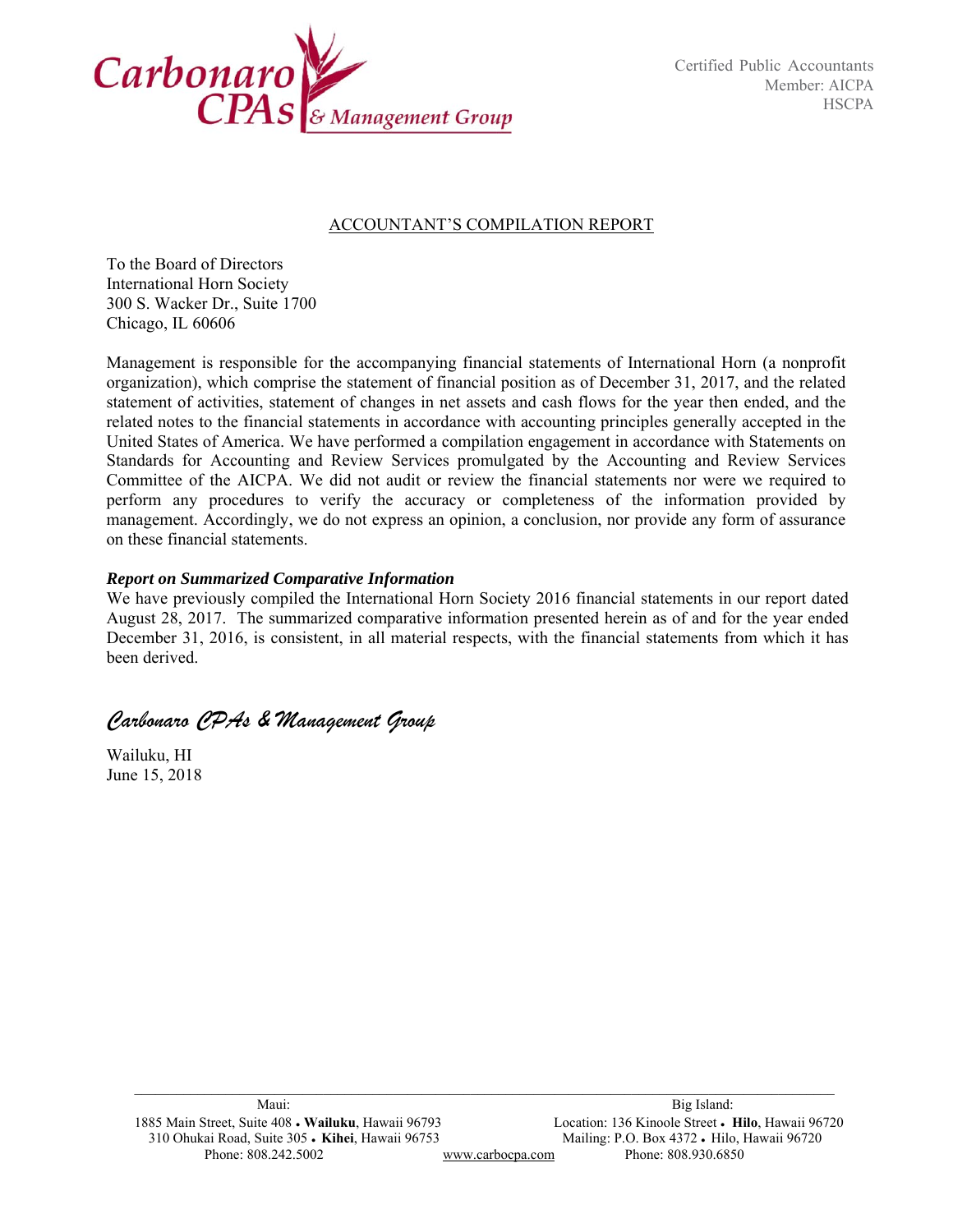## **Statements of Financial Position**

As of December 31, 2017 and 2016

### **ASSETS**

|                                    | 2017          |   | 2016    |  |  |
|------------------------------------|---------------|---|---------|--|--|
| <b>CURRENT ASSETS</b>              |               |   |         |  |  |
| Cash and Cash Equivalents (Note 2) | \$<br>267,908 | S | 273,678 |  |  |
| Accounts Receivable                | 525           |   | 7,916   |  |  |
| Prepaid Expenses                   | 25            |   |         |  |  |
| Inventory                          | 6,990         |   | 8,004   |  |  |
| <b>Total Current Assets</b>        | 275,448       |   | 289,598 |  |  |
| <b>TOTAL ASSETS</b>                | 275,448       |   | 289,598 |  |  |

#### **LIABILITIES AND NET ASSETS**

| <b>CURRENT LIABILITIES</b>              |   |         |    |         |
|-----------------------------------------|---|---------|----|---------|
| <b>Accounts Payable</b>                 | S | 701     | \$ | 27,300  |
| Related Party Loan (Note 7)             |   | 2,200   |    |         |
| <b>TOTAL LIABILITIES</b>                |   | 2,901   |    | 27,300  |
| NET ASSETS (Note 3)                     |   |         |    |         |
| Unrestricted                            |   | 48,267  |    | 65,501  |
| <b>Temporarily Restricted</b>           |   |         |    |         |
| Scholarships and Commission Initiatives |   | 96,440  |    | 97,737  |
| Friendship                              |   | 21,966  |    | 21,966  |
| <b>Advanced Memberships</b>             |   | 105,874 |    | 77,094  |
| <b>Total Temporarily Restricted</b>     |   | 224,280 |    | 196,797 |
| <b>TOTAL NET ASSETS</b>                 |   | 272,547 |    | 262,298 |
| TOTAL LIABILTIES AND NET ASSETS         |   | 275,448 | S  | 289,598 |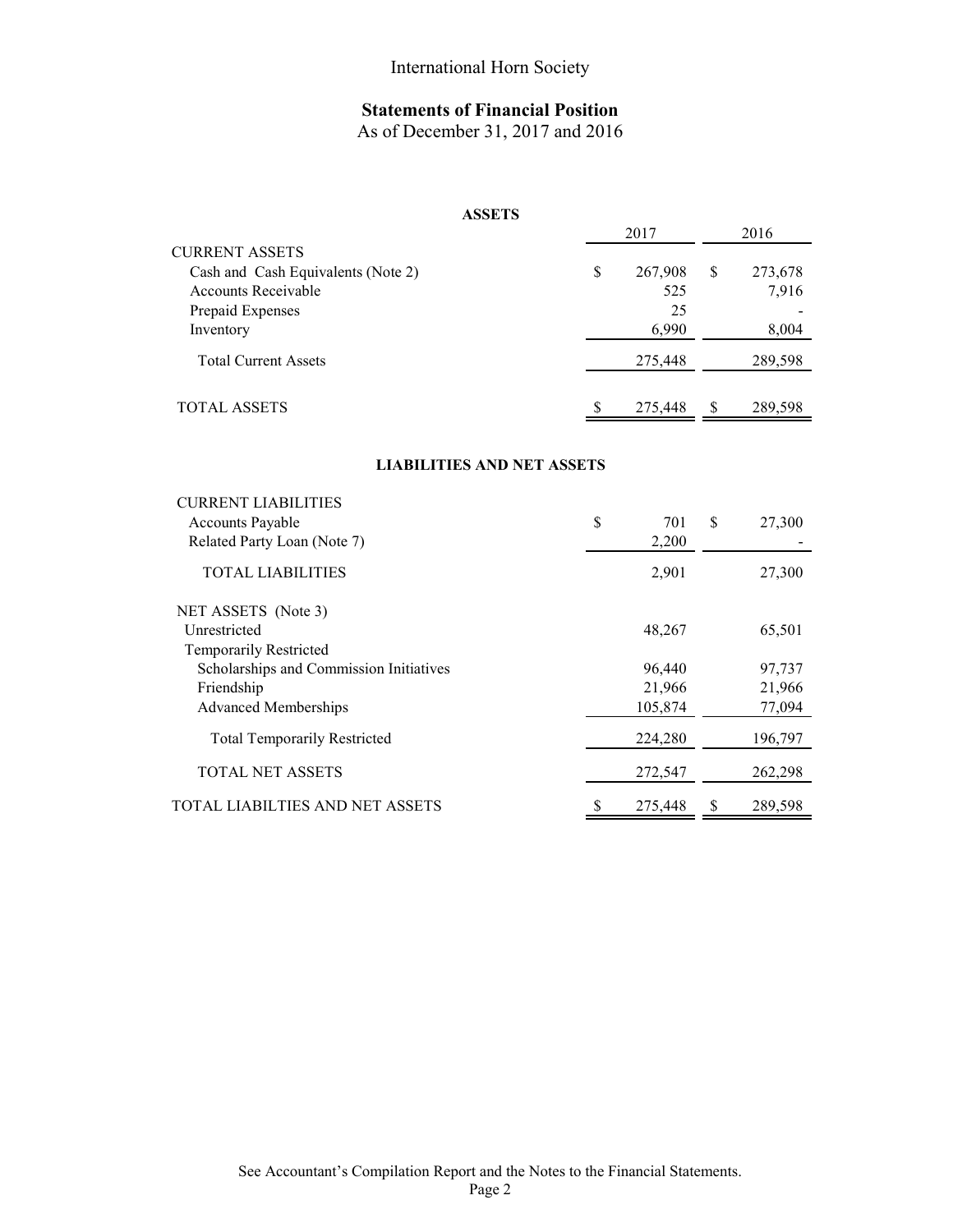## International Horn Society

### **Statement of Activities**

## For the Year Ended December 31, 2017 (With Comparative Totals for the Year Ended December 31, 2016)

|                                  |             |              |            | 2017      |       |         |       |         |  |
|----------------------------------|-------------|--------------|------------|-----------|-------|---------|-------|---------|--|
|                                  | Temporarily |              |            |           |       |         | 2016  |         |  |
| REVENUE                          |             | Unrestricted | Restricted |           | Total |         | Total |         |  |
| Dues                             | \$          |              | \$         | 112,858   | \$    | 112,858 | \$    | 93,234  |  |
| Advertising                      |             | 65,613       |            |           |       | 65,613  |       | 72,525  |  |
| Workshop Income                  |             | 17,315       |            |           |       | 17,315  |       | 21,794  |  |
| Manuscript Revenue               |             | 7,153        |            |           |       | 7,153   |       | 6,743   |  |
| Major Commission Initiative Fund |             |              |            | 1,475     |       | 1,475   |       | 2,650   |  |
| General Donations and Support    |             | 1,050        |            |           |       | 1,050   |       | 3,227   |  |
| Net Investment Income            |             | 672          |            | 375       |       | 1,047   |       | 1,012   |  |
| Scholarship                      |             |              |            | 803       |       | 803     |       | 4,135   |  |
| Royalties                        |             | 341          |            |           |       | 341     |       | 631     |  |
| Merchandise Sales                |             | 252          |            |           |       | 252     |       | 2,682   |  |
| Other Income                     |             | 70           |            |           |       | 70      |       | 495     |  |
| <b>Composition Registration</b>  |             |              |            |           |       |         |       | 2,050   |  |
| <b>Publication Sales</b>         |             |              |            |           |       |         |       | 75      |  |
| Released from Restriction        |             | 88,028       |            | (88, 028) |       |         |       |         |  |
| <b>Total Revenue</b>             |             | 180,494      |            | 27,483    |       | 207,977 |       | 211,253 |  |
| <b>EXPENSES</b>                  |             |              |            |           |       |         |       |         |  |
| Contract Labor                   |             | 54,807       |            |           |       | 54,807  |       | 55,431  |  |
| Printing                         |             | 47,264       |            |           |       | 47,264  |       | 48,025  |  |
| <b>International Workshop</b>    |             | 26,462       |            |           |       | 26,462  |       | 2,536   |  |
| Postage Freight                  |             | 21,729       |            |           |       | 21,729  |       | 21,713  |  |
| Travel                           |             | 11,530       |            |           |       | 11,530  |       | 4,015   |  |
| <b>Commission Assistance</b>     |             | 8,350        |            |           |       | 8,350   |       | 9,500   |  |
| <b>Bank Fees</b>                 |             | 5,553        |            |           |       | 5,553   |       | 4,917   |  |
| Regional Workshops               |             | 4,800        |            |           |       | 4,800   |       | 6,000   |  |
| Scholarships                     |             | 3,950        |            |           |       | 3,950   |       | 3,750   |  |
| Professional Services            |             | 3,023        |            |           |       | 3,023   |       | 4,650   |  |
| MD Expense                       |             | 2,556        |            |           |       | 2,556   |       | 3,779   |  |
| <b>Composition Contest</b>       |             | 2,504        |            |           |       | 2,504   |       | 1,500   |  |
| Archive Expense                  |             | 1,851        |            |           |       | 1,851   |       | 1,800   |  |
| Web Site Expenses                |             | 1,360        |            |           |       | 1,360   |       | 1,086   |  |
| Miscellaneous                    |             | 958          |            |           |       | 958     |       | 999     |  |
| Manuscript Expense and Royalties |             | 405          |            |           |       | 405     |       | 265     |  |
| Office Expenses                  |             | 371          |            |           |       | 371     |       | 456     |  |
| Copyright Fees                   |             | 255          |            |           |       | 255     |       | 255     |  |
| Thesis Lending                   |             |              |            |           |       |         |       | 101     |  |
| <b>Total Expenses</b>            |             | 197,728      |            |           |       | 197,728 |       | 170,778 |  |
| Change in Net Assets             | \$          | (17,234)     | \$         | 27,483    | \$    | 10,249  | \$    | 40,475  |  |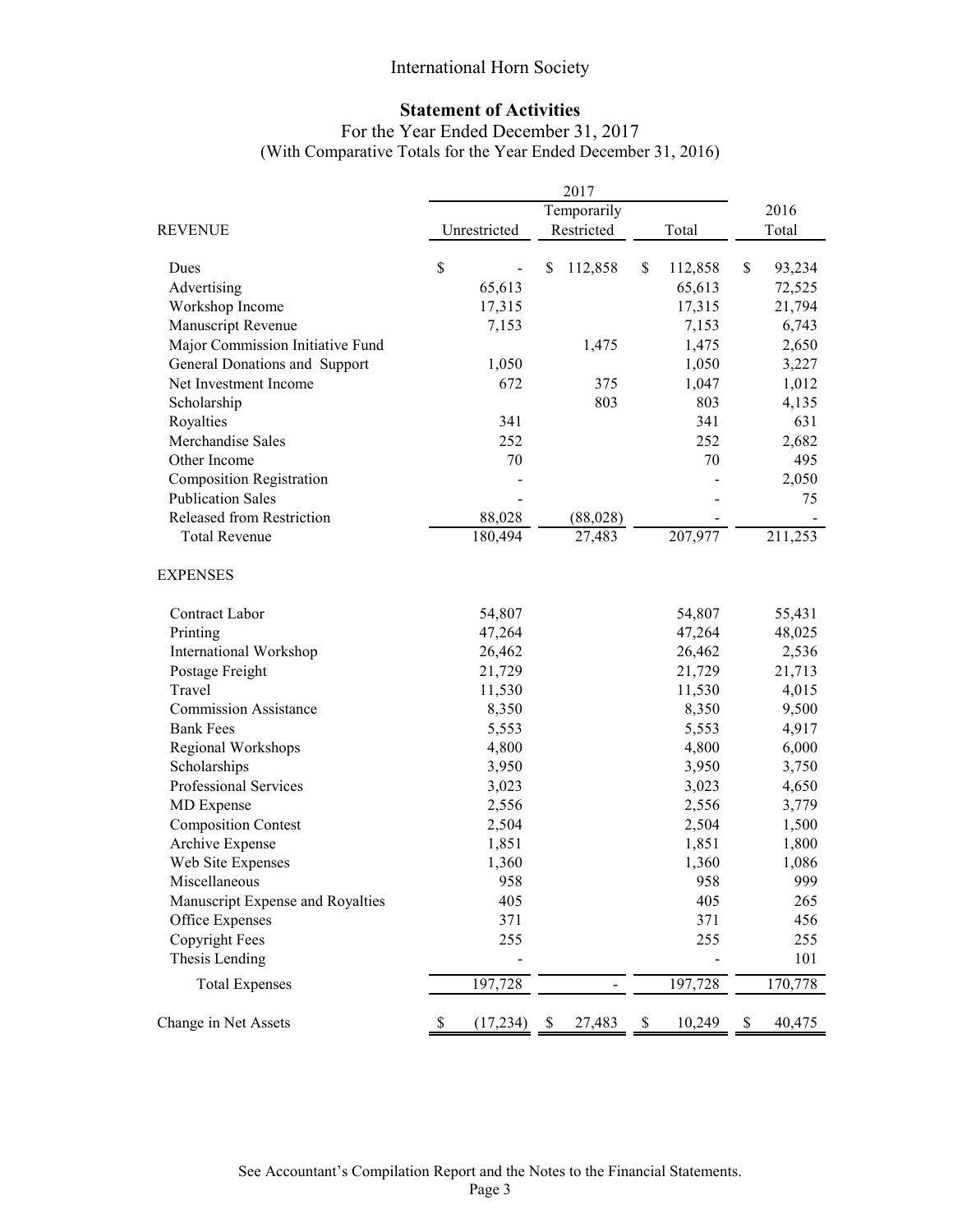## International Horn Society

# **Statements of Change in Net Assets**

For the Years Ended December 31, 2017 and 2016

|                               | Unrestricted |          |    | Temporarily<br>Restricted | Total<br>Net Assets |         |  |
|-------------------------------|--------------|----------|----|---------------------------|---------------------|---------|--|
| Net Assets, December 31, 2015 | \$           | 30.268   | \$ | 191,555                   | \$                  | 221,823 |  |
| Change in Net Assets          |              | 35,233   |    | 5,242                     |                     | 40,475  |  |
| Net Assets, December 31, 2016 | \$           | 65,501   | \$ | 196,797                   | \$                  | 262,298 |  |
| Change in Net Assets          |              | (17,234) |    | 27,483                    |                     | 10,249  |  |
| Net Assets, December 31, 2017 | \$           | 48,267   | S  | 224,280                   | \$                  | 272,547 |  |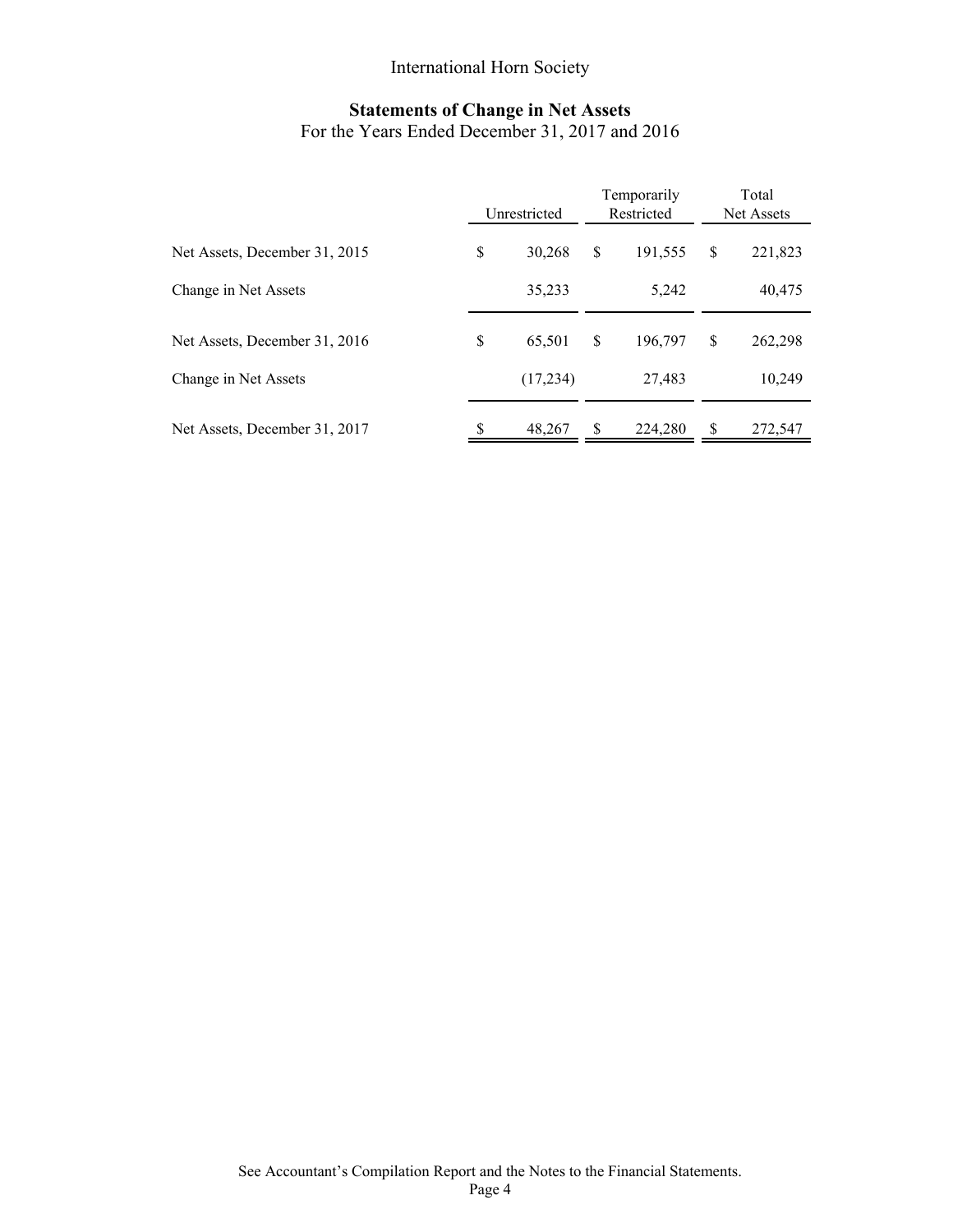## International Horn Society

## **Statements of Cash Flows**

## For the Years Ended December 31, 2017 and 2016

|                                                       | 2017 |           | 2016          |         |  |
|-------------------------------------------------------|------|-----------|---------------|---------|--|
| CASH FLOWS FROM OPERATING ACTIVITIES:                 |      |           |               |         |  |
| Change in Net Assets                                  | \$   | 10,249    | <sup>\$</sup> | 40,475  |  |
| Adjustments to reconcile excess revenue over expenses |      |           |               |         |  |
| to net cash provided (used) by operating activities:  |      |           |               |         |  |
| (Increase) decrease in operating assets:              |      |           |               |         |  |
| Accounts receivable                                   |      | 7,391     |               | (7,916) |  |
| Prepaid Expenses                                      |      | (25)      |               |         |  |
| Inventory                                             |      | 1,014     |               | (828)   |  |
| (Decrease) increase in operating liabilities:         |      |           |               |         |  |
| Accounts payable                                      |      | (26, 599) |               | 27,147  |  |
| NET CASH (USED) PROVIDED BY OPERATING ACTIVITIES      |      | (7,970)   |               | 58,878  |  |
| CASH FLOWS FROM INVESTING ACTIVITIES                  |      |           |               |         |  |
| Redemption of Certified of Deposit                    |      |           |               | 24,606  |  |
| CASH FLOWS FROM FINANCING ACTIVITIES                  |      |           |               |         |  |
| Proceeds from Related Party Loan                      |      | 2,200     |               |         |  |
| NET (DECREASE) INCREASE IN CASH                       |      | (5,770)   |               | 83,484  |  |
|                                                       |      |           |               |         |  |
| CASH AT BEGINNING OF YEAR                             |      | 273,678   |               | 190,194 |  |
| CASH AT END OF YEAR                                   | S    | 267,908   | \$            | 273,678 |  |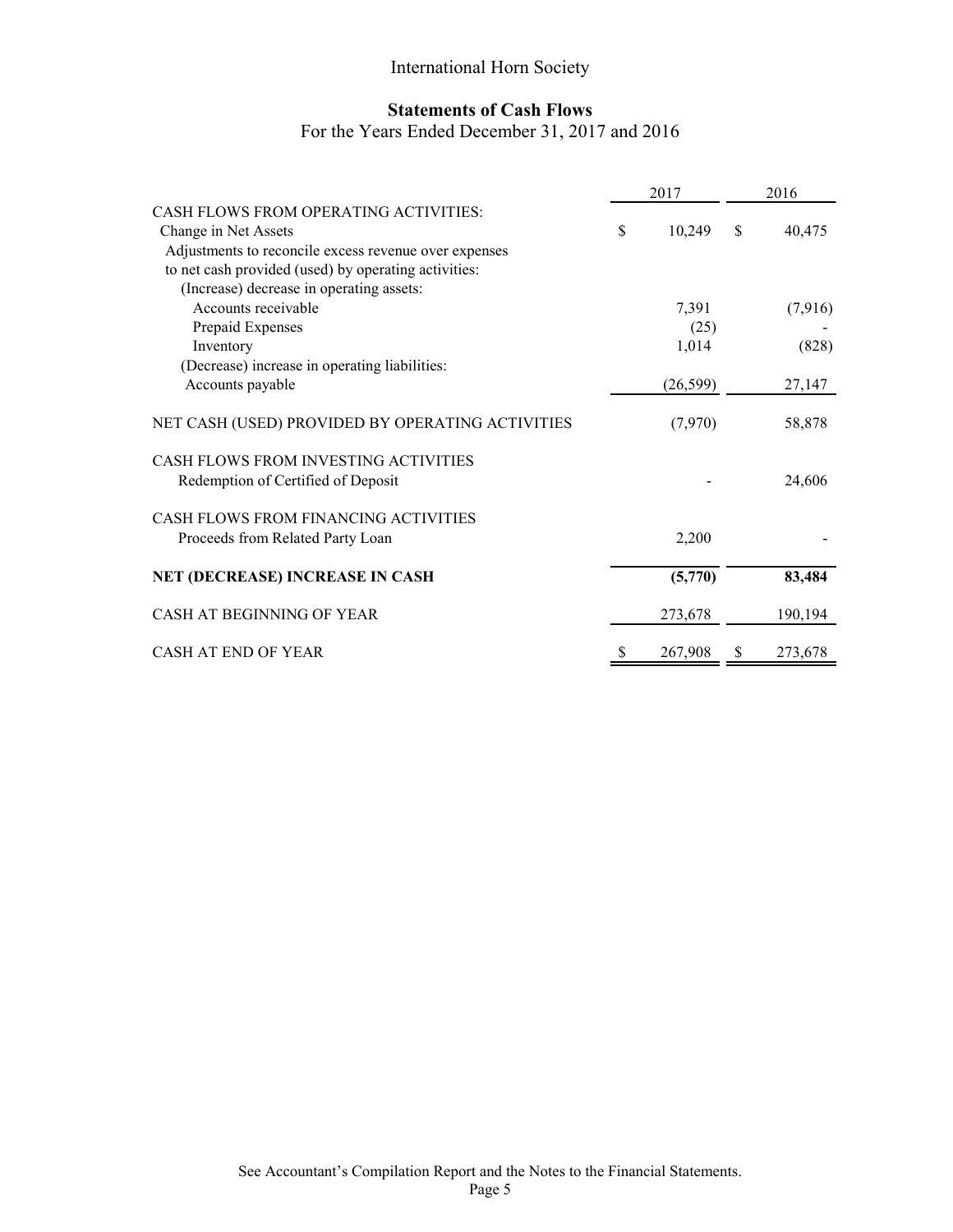### **Notes to the Financial Statements**

December 31, 2017

### Note 1. ORGANIZATION

International Horn Society (the Organization) is a State of Illinois private nonprofit agency incorporated in August 1977 to promote musical education with particular references to the horn. The By-Laws of the International Horn Society dictate that membership in the Society shall be open to all persons and institutions with a special interest in the horn. In an effort to promote the Organization, International Horn Society publishes The Horn Call, a newsletter, and other information for those with a special interest in the horn. The Organization also awards scholarships and commissions and sponsors workshops promoting the horn.

### Note 2. SUMMARY OF SIGNIFICANT ACCOUNTING POLICIES

*Accrual Basis of Accounting:* International Horn Society uses the accrual basis of accounting. Under this method of accounting, revenue is recognized when earned rather than when received and expenses are recognized when incurred rather than when paid.

*Income Taxes:* International Horn Society is exempt from income taxes under *Internal Revenue Code Section 501 (c)(3).* Accordingly, no provision for income taxes is made in the statements of activities and financial position.

The financial statement effects of a tax position taken or expected to be taken are recognized in the financial statements when it is more likely than not, based on the technical merits, that the position will be sustained upon examination. Interest and penalties, if any, are included in expenses in the statement of activities. As of December 31, 2017, the Organization has analyzed its tax positions and believes that all are more likely than not to be sustained upon examination.

The Organization is subject to routine audits by taxing jurisdictions; however, there are currently no audits for any tax periods in progress. The Organization believes it is no longer subject to income tax examinations for years prior to 2014.

*Cash and Cash Equivalents:* Cash equivalents consist of highly liquid investments with original maturities of three months or less at the date of purchase. Cash equivalents consist of checking accounts and money market accounts.

*Concentration of Credit Risk:* The Organization maintains cash balances in banks and investment companies. These balances are insured by the Federal Deposit Insurance Corporation and the Security Investor Protection Corporation. As of December 31, 2017, the Organization did not exceed the federally insured limit.

*Accounts Receivable:* Management reviews receivables on a periodic basis to determine if an allowance for doubtful accounts is necessary based on past collection history and the current composition of the accounts receivable balance. Receivables are written off when deemed uncollectible. Recoveries of receivables previously written off are recorded as a reduction to bad debt expense when received.

*Estimates:* The preparation of financial statements in conformity with accounting principles generally accepted in the United States of America requires management to make estimates and assumptions that affect certain reported amounts and disclosures. Accordingly, actual results could differ from those estimates.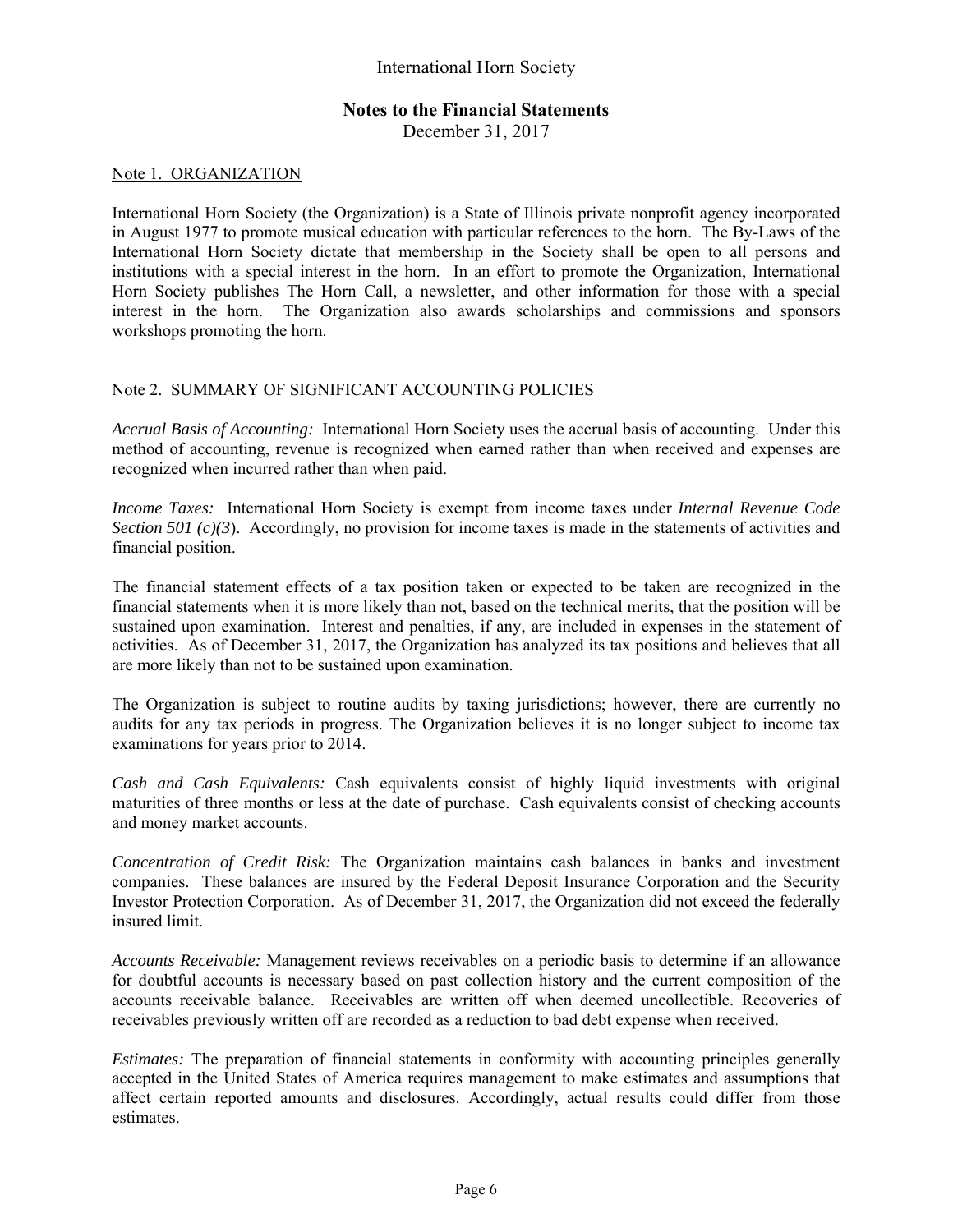## **Notes to the Financial Statements**

December 31, 2017

#### Note 2. SUMMARY OF SIGNIFICANT ACCOUNTING POLICIES (CONTINUED)

*Advertising Policies:* Management expenses all advertising costs as incurred. Advertising expense for 2017 and 2016 were \$46 and \$1,948, respectively.

#### Note 3. NET ASSETS

International Horn Society has conformed to *FASB ASC 958-210-45-9* "Not-for-Profit Entities, Classifications of Net Assets". Accordingly, the Organization is required to report information regarding its financial position and activities according to three classes of net assets: unrestricted net assets, temporarily restricted net assets and permanently restricted net assets. As of December 31, 2017, there were no permanently restricted net assets.

Temporarily restricted net assets represent restricted funds received from foundations and donors for which the restriction had not been yet fulfilled as of December 31, 2017. Temporarily restricted net assets equaled \$224,280 and \$196,797 as of December 31, 2017 and 2016 respectively.

Changes in the temporarily restricted net asset account for the year ended December 31, 2017 follow:

|                              | Membership<br>Dues | Scholarships             | Friendship<br>Fund | <b>MCI</b><br>Fund | Life<br>Memberships | Total         |
|------------------------------|--------------------|--------------------------|--------------------|--------------------|---------------------|---------------|
| Balance at December 31, 2016 | 26,492<br>S.       | $\mathbb{S}^-$<br>95,072 | \$21,966           | \$<br>2,665        | 50,602<br>\$        | 196,797<br>\$ |
| Membership Dues              | 83,108             |                          |                    |                    | 29,750              | 112,858       |
| Major Commission Initiative  |                    |                          |                    | 1,475              |                     | 1,475         |
| Interest Allocation          |                    | 357                      |                    | 18                 |                     | 375           |
| Lawson Scholarship           | $\blacksquare$     | 290                      |                    |                    | $\blacksquare$      | 290           |
| Hawkings Scholarship         |                    | 250                      |                    |                    |                     | 250           |
| General Scholarship          |                    | 113                      |                    |                    |                     | 113           |
| Farkas Scholarship           |                    | 100                      | $\blacksquare$     | -                  | ۰                   | 100           |
| Mansur Scholarship           |                    | 50                       |                    |                    |                     | 50            |
| Released from Restrictions   | (78, 076)          | (3,950)                  |                    |                    | (6,002)             | (88,028)      |
| Balance at December 31, 2017 | 31,524             | 92,282<br>S              | 21,966<br>S.       | 4,158              | 74,350<br>S.        | 224,280       |

#### Note 4. SUBSEQUENT EVENTS

In preparing these financial statements, the Organization has evaluated events and transactions for potential recognition or disclosure through June 15, 2018 the date the financial statements were available to be issued.